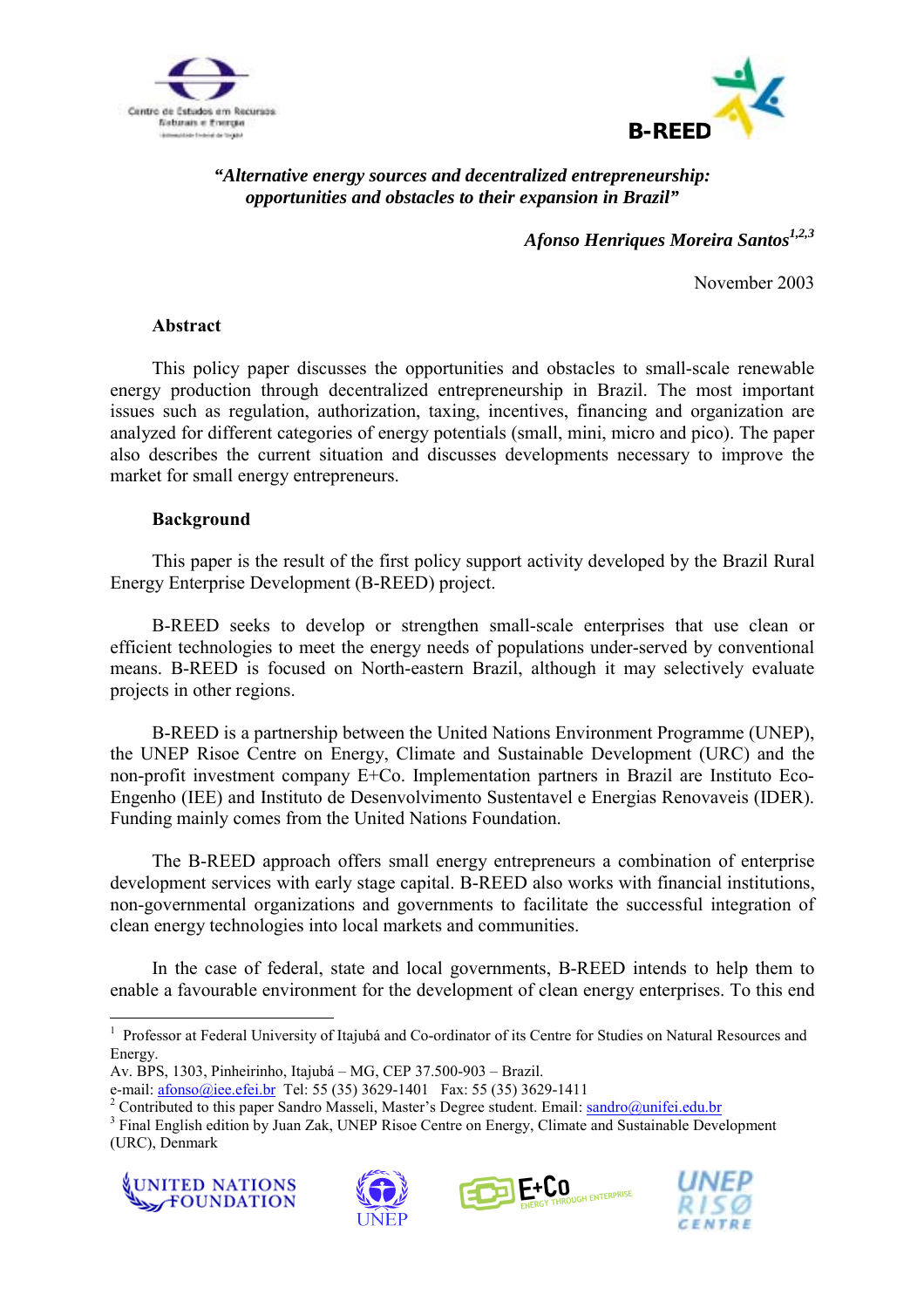B-REED performs policy support activities, small in nature but targeted at filling critical gaps at just the right moment.

The first policy support activity focused on how to integrate small rural energy enterprises in the implementing regulation of Law 10.438 and related legislation. This activity included support to energy entrepreneurs on policy issues, stakeholder consultations, a policy workshop and the development of this policy paper. On-ground activities were developed by the local expert Afonso Henriques with support from IDER, IEE and E+Co Brazil. Overall coordination was provided by URC.

## **1 - Introduction**

Renewable energy sources in Brazil are indeed the basis of the country's power supply, where hydropower plants provide most of today's generation. On the other hand, programs such as PROALCOOL (Brazilian Alcohol Program) have placed the country in an outstanding position regarding substitution of oil fuels by biomass. Therefore, this paper will not focus on the introduction or expansion of renewable energy sources, already firmly rooted in the country. It intends rather to discuss alternative ways of small-scale energy generation, "alternative" meaning not just appropriate technologies but also decentralized management of these sources. Decentralized management is understood here as the action, private or not, of small-sized agents, distributed throughout the country, to promote business for the construction, operation and maintenance of energy producing facilities, or for related services such as financing and commercialization.

For a better understanding, energy potentials are analyzed under four categories: small (PA), mini (MA), micro ( $\mu$ A) and pico potentials ( $\pi$ A). These categories were set mainly according to power output, following definitions widely accepted within the Brazilian electric sector. The most important issues such as regulation, authorization, taxing, incentives, financing and organization are discussed for each of these categories. The analysis also considers the current situation and the developments necessary to improve the market for small energy entrepreneurs.

# **2 - Small Energy Potentials (PA)**

This paper considers small energy potentials (PA) those having a net power output between 1 and 30 MW. Net power output is defined as the power available at the outlet of a generating system (electrical power), at the axis of a machine (mechanical power) or as heat delivered by the systems (for example as steam or hot gases).

PA potentials were formerly the basis of the Brazilian electric sector, but its expansion through the construction of large hydropower plants and power lines caused a general discarding of small hydros. Small hydropower plants were typically run under public service concession or for self-production. Until the 1930s, concessions that combined private initiative and municipal participation were very common. Afterwards the centralization of the authorization process empowered utilities at the expense of local initiatives, either public or private. Small hydro plants for self-production continued to expand due to insufficient distribution networks for universal supply. Noticeably, industries processing agricultural products on-site made good use of the enormous availability of energy in their surroundings.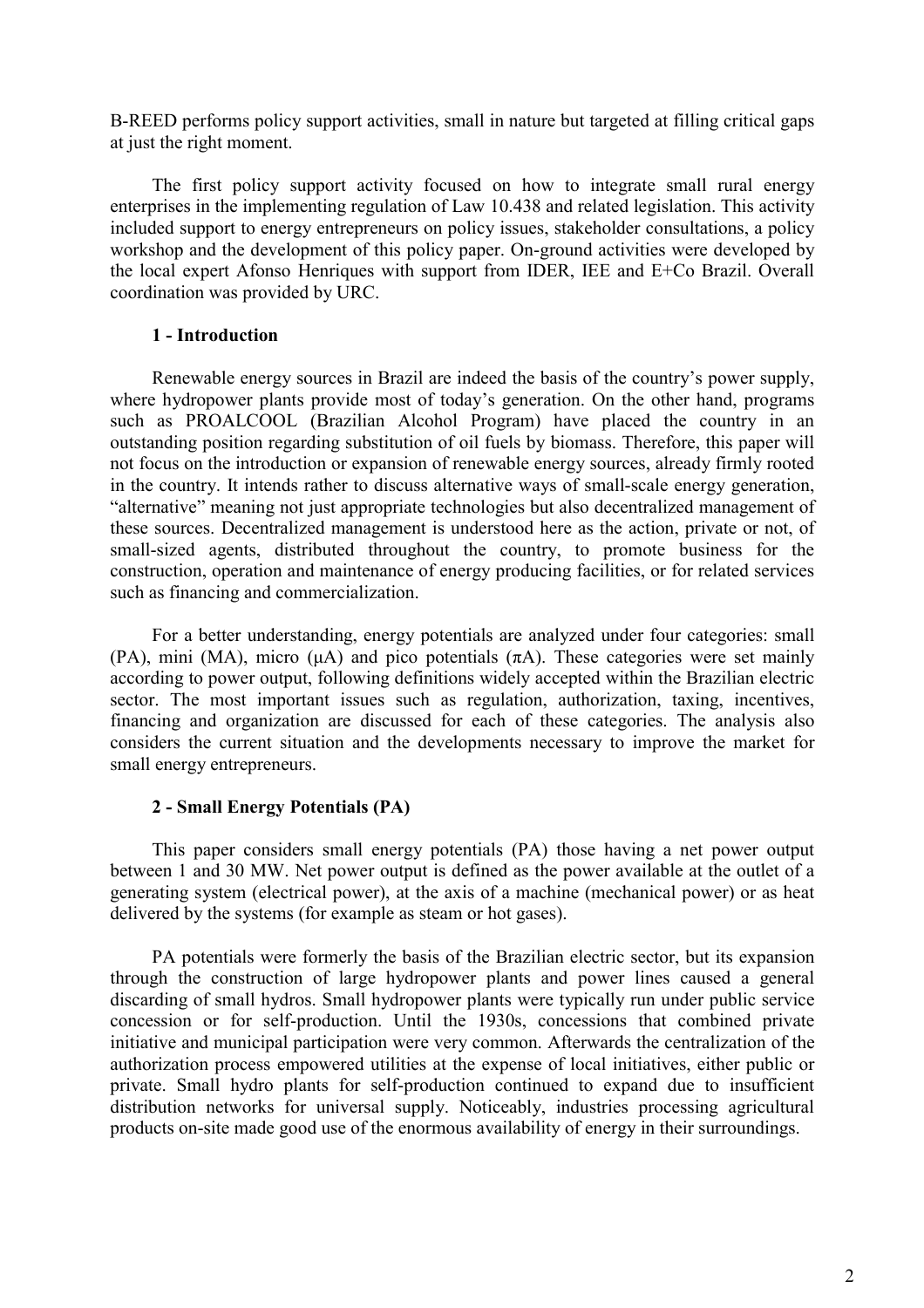Small biomass potentials were restricted to quite specific cases; even in the sugar cane industry, their use was basically for the production of heat.

The institutional environment created after 1995, mainly following the issue of Law 9.074, established a differentiated status for small-scale alternative electricity generation. Independent power and self-producers using alternative energy sources from 1 to 30 MW require authorization. Public service power plants continue subjected to concession, regardless of their size. Plants with capacity below 1 MW do not require authorization, but the responsible authority must be informed about their construction. The above comments apply to ANEEL (National Agency for Electric Energy). Other required authorizations or licenses, for example regarding use of water, are not included in this analysis.

The laws issued after Law 9.074 created a series of benefits exclusively for authorized plants. According to administrative principles, the public authority can only take action following what is established in the laws. Thus, plants not needing authorization cannot be granted the above-mentioned benefits, even if their capacity is under 1 MW. The main benefits the 'non-authorized' plants lose are the reduction of transmission costs, selling energy to consumers with demands below 500 kW, and subsidies from the CCC (Fuel Consumption Account) when supplying independent systems. The recent Law 10.762 partially reduced these restrictions for hydropower plants under 1000 kW by extending the first two benefits to them (see next chapter).

Regarding PAs, Law 10.762 now allows selling energy to consumers, or groups of consumers sharing the same interests de facto or de jure, with demands above 500 kW. This opens new business opportunities by putting together small consumers (for example in a condominium). However, there is an element of doubt in the law: benefits are only for authorized hydropower plants but wind turbines, solar heaters and biomass energy plants do not require such authorization.

Still talking about authorization issues for electricity services, there is a business opportunity for small power enterprises in isolated regions where supply is to be tied to demand. That is, besides the generating plant, these enterprises also need to set up a distribution grid. Such configuration can be categorized as a public service, requiring a concession or a 'permission' by tendering. Another alternative would be a sub-concession coming from the local concessionaire. The concept of 'permission' has been strongly criticized, and has happened in rare cases where rural electrification cooperatives already were providing public electricity services.

The alternative that seems viable in the medium term is the categorization of this distribution grid as for private use only. For this purpose, consumers would have to establish a cooperative or association, or even become partners in the small power enterprise. In the latter case, the grid would be set up exclusively as a means of transporting self-generated power.

The remaining authorizations and licences required for PAs involve complex and long bureaucratic processes. This is the case for environmental licences for small hydropower plants that usually take about two years. The environmental protection project demands about five times more work than the engineering project. In addition, the right to use water, to be granted by ANA (National Agency for Water) or a similar state agency, so far has no clearly defined criteria to facilitate entrepreneurial decision-making and provide a reliable basis for long-term investments. It is important to remember that, according to current legislation,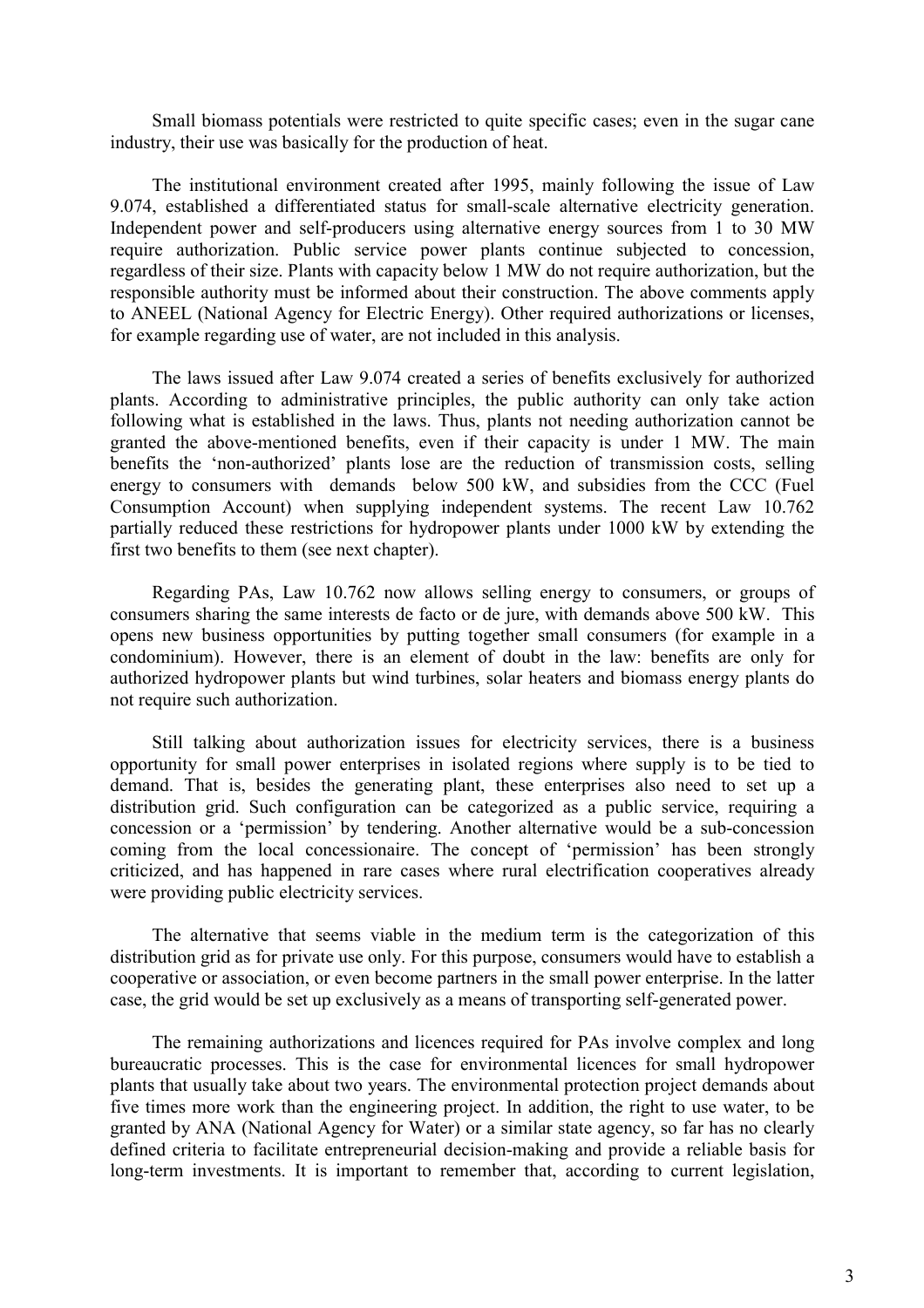ANEEL's granting acts implicitly include the water grant by the responsible agency. However, the water availability may not be appropriate for the technical and economic feasibility of the project.

An issue that has been hindering the viability of small hydropower plants is that of maintaining the water flow at the deviated stretch. Environmental protection agencies demand very high flow values by following the multi-use criterion instead of environmental considerations. In fact, there is rarely a need for significant water use in the deviated stretch, so the required flow value may be greatly reduced. The agencies should set up environmental conditions for the biota, and let the entrepreneurs decide on the technical solution, which would be a better way of determining the remnant flow.

The business agents that have been considering PAs are mainly private entrepreneurs with good capacity for finding appropriate energy potentials but with limited investment capability, so they play the role of developers. A number of business agents are rural electrification cooperatives, mainly those located in the Southern part of Brazil; they already own a market but consider PAs as a strategy for expanding their business. Some construction companies have also searched for PAs with the aim of securing the market for their core business rather than generating power. Self-producers are not relevant to the PA category.

Usually developers seek to establish PPAs (Power Purchase Agreements) with end users. The essential point for the feasibility of PAs is the "bankability" (ability to obtain bank loans) which depends, besides the entrepreneur's credit situation, on a PPA with a low-risk company, either from the company's credit or production perspective.

The alternative mechanism which is expected to promote a widespread utilization of renewable energy sources is PROINFA (Program of Incentives to Alternative Energy Sources) created by Law 10.438 issued in 2002. PROINFA secures the purchase of energy coming from these sources, provided they are produced by IPP (Independent Power Producers).

The first paragraph of Article 3 of the Law prohibited power utilities to participate but did not require IPPs to be authorized producers. The latter meant that hydropower producers below 1 MW, not entitled to receive authorization, could participate in PROINFA in different ways. The same was in force for wind, solar and biomass energy generation at any power level. However, the recent Law 10.762 modifies the above conditions for IPP by re-adopting the original generic definition of IPP. This means, according to Law 9.074, that IPPs must be either concessionaires or authorized producers. Thus, non-authorized producers cannot receive PROINFA's benefits.

Although the Law does not state mandatory authorization for the generation forms previously described, the sale of energy coming from any of these sources requires ANEEL's authorization. So, IPPs must be authorized entities if not to produce at least to sell their energy (Article 26, Law 9.648). It is interesting to notice that self-production via PAs is not a good commercial strategy since advantages given by PROINFA are exclusive for agents that sell energy.

It should be noted that the subsidy foreseen within PROINFA is not exclusive to those selling energy to Eletrobrás. IPPs who sell energy to end-users are entitled to subsidies by the CDE (Energy Development Account) in the same conditions as the rest of producers. This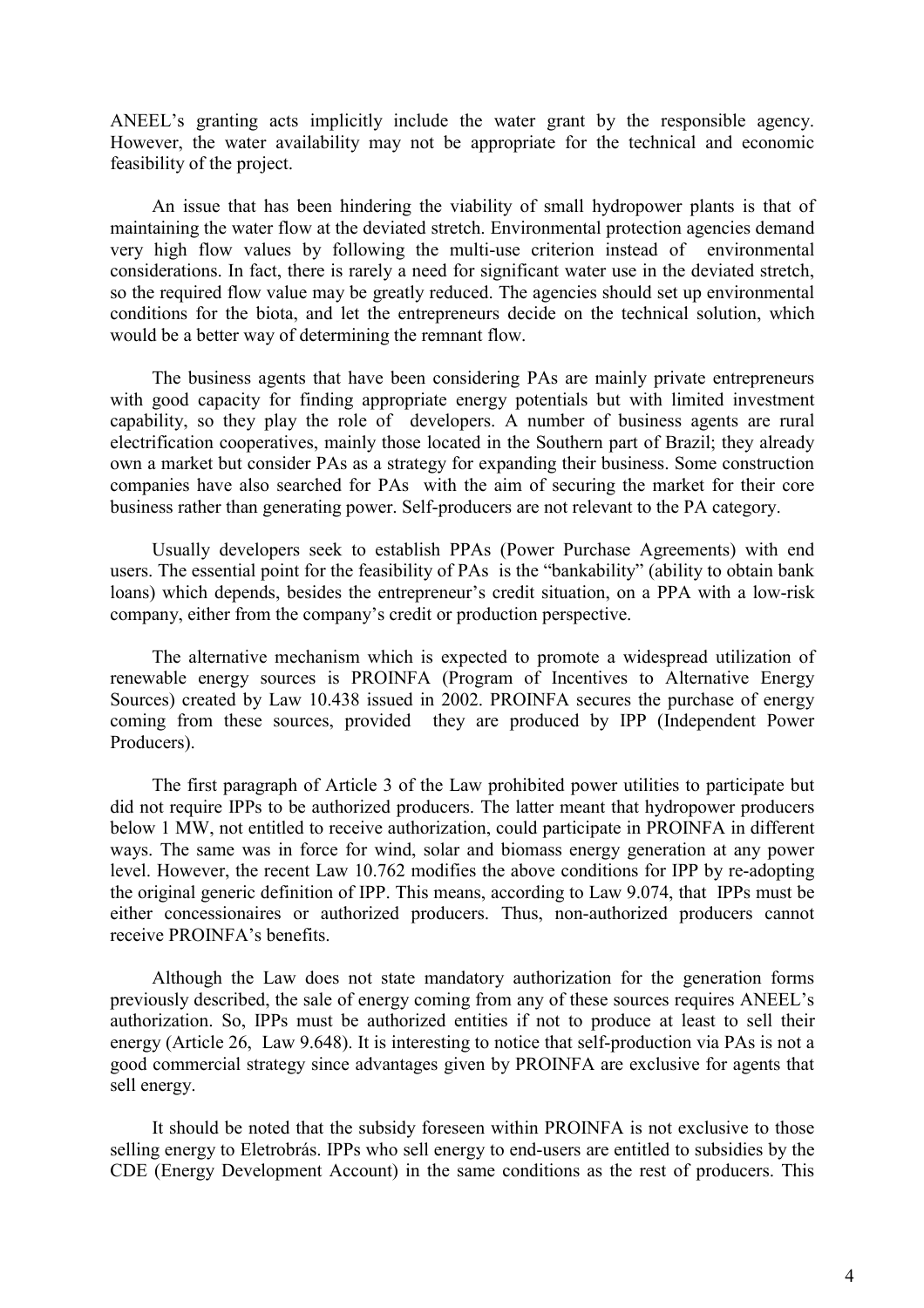opens a significant market for PAs supplying energy directly to end-users. It is also important to mention that subsidies coming from PROINFA are exclusive for plants connected to the National Electric System (grid).

When referring to the second phase of PROINFA, Law 10.762 excludes the funding for subsidies due to IPPs, originally coming from the CDE. This account funds a number of subsidies, for example those for universal electricity supply and low-income consumers. This intentional omission creates uncertainty about the second phase of PROINFA and is an indication that the subsidy may even come from a surcharge to the tariff, besides the increase that CDE already imposed on consumers.

The BNDES (National Bank for Economic and Social Development) claims that credits for IPPs are significant. The reality is that few enterprises obtained loans from this bank. One of the main problems is the attainment and the credibility of the PPA. Programs such as PCH.com did not succeed because of high costs imposed by required guarantees (in this case by Eletrobrás). PROINFA tries to solve this problem by securing the purchase of energy from alternative sources. However, Decree 4.541/2002 establishes that Eletrobrás will only administer but not secure payments to IPPs. This is precisely the main hindrance for PROINFA's viability and thus for large-scale use of alternative energy sources in Brazil.

Law 10.438 authorizes the use of the RGR (Global Reversion Reserve) to finance alternative energy plants. But there is a dubious point in Article 23 of the Law: How should the term "small hydroelectric plants" (in short SHP) be interpreted? By observing Laws 9.427 and 7.990, it could be deduced that SHP are plants under 10 MW. Law 9.648 extends some benefits intended for SHP to plants ranging from 10 to 30 MW as long as they have characteristics of the small. This is yet another point of possible conflict between entrepreneurs and the public power.

It should also be noted that RGR funds are strongly committed to the process of universal electricity supply, in addition to funding subsidies for low-income consumers through concessionaires.

On taxing issues, it is generally recognized that the existing cascade of taxes is a bad economic signal. In the case of PROINFA, some IPPs supply specific end-consumers while others supply consumers of the national electric system. In the first case, the ICMS (tax on the circulation of goods and services) applies to the transaction between the IPP and the consumer, so the IPP will be able to discount the ICMS already collected at the time the plant was built from the tax payable, as long as the deferral conditions are respected. In the second case, ICMS collected at the construction time cannot be deducted, burdening the IPP. The intended tax reform aims at reducing this tax cascade significantly, which would improve competitiveness of IPP.

#### **3 - Mini Energy Potentials (MA)**

In the context of this paper mini energy potentials (MA) are those with net power outputs between 100 kW and 1 MW. MAs add up to an enormous potential throughout the country, but so far have not reached the realization level of PAs.

MAs are small scale and do not contribute significantly to public electricity supply by concessionaires. An exception is the Poços de Caldas city where the 500 kW hydro Véu das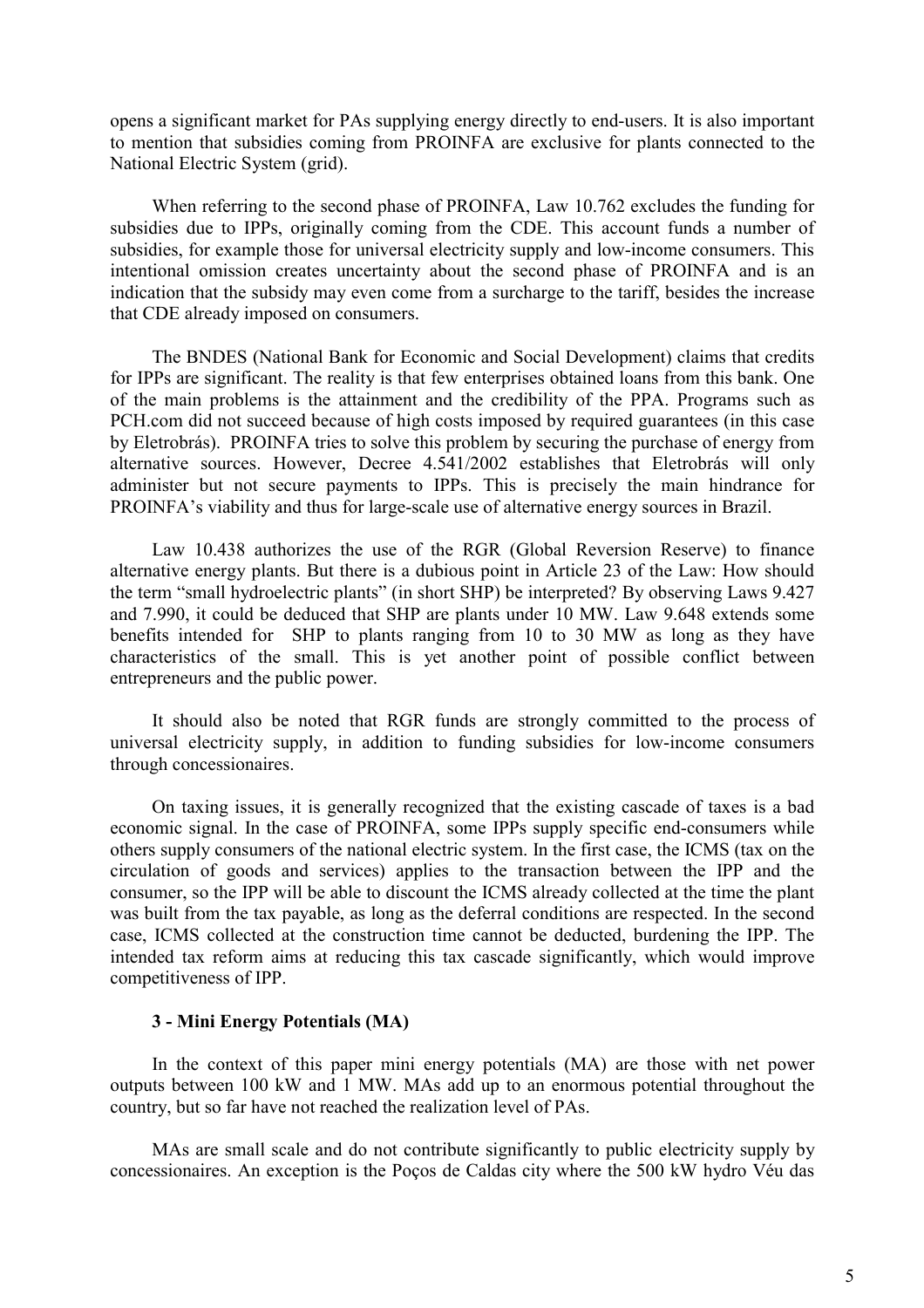Noivas had an important role in shifting the expansion of the local utility towards self-supply via small hydros.

Plants of MA size are very sensitive to study and project costs, besides their limited capacity to afford expenses on environmental compensations and connections to the grid.

The already mentioned practice of environment agencies and their centralization in state capitals have significantly increased study costs for MAs. These plants should be connected directly to the distribution grid at medium voltage level, avoiding the construction of transmission lines and transforming substations. The strategy should be to find the nearest distribution line and if necessary increase its capacity to carry the additional power. In this way MA would contribute to reducing losses, improving the voltage profile and increase reliability, besides the extension of the distribution grid itself.

In isolated systems MAs constitute a natural choice for supplying remote communities, or agricultural and industrial facilities. The appearance of several MAs supplying these loads was observed in the recent agricultural development of Mato Grosso where the typical entrepreneur is involved in industries, or grain producing farms with irrigation or processing. The cooperatives, mainly in the south of Brazil, are once more leading the alternative process of energy supply by building several MA plants.

The developers mentioned in the previous chapter have not been evident here because the profit margin is quite low and thus there is no room for intermediaries, either for developing sites or for selling energy. Self-production is almost the rule.

As indicated in the previous chapter, MAs do not need nor are they able to receive authorization. Furthermore, before the issue of Law 10.762 MAs were excluded from some of the benefits given to small hydropower plants, such as reduction in transmission costs. Unfortunately, the remaining restrictions are still in force and another very important one was created. MAs could apply for PROINFA by categorizing them as IPP since it was not necessary to be "authorized" for exploiting alternative energy sources of this size. But this is no longer the case: IPP as mentioned above must now be concessionaires or authorized entities.

The authorization for energy sale given to a MA may be interpreted as being enough to consider it an authorized IPP. In such a case, the MA can apply for PROINFA's subsidy, but it would likely have difficulties competing with larger power plants. The reason is that the economic values to be set up for different technologies within PROINFA will be mostly based on plants close to 30 MW, where economies of scale are significant. The actual opportunity within this incentive program is the direct sale to the end-user, which permits application for subsidy through the CDE. A wise strategy would be to transform a self-producer into an IPP and sell the power to a given consumer, with both the IPP and the consumer belonging to the same owners. In this way it would be possible to receive the subsidy and to deduct the ICMS collected at the time the plant was constructed. However, taxes such as  $CPMF<sup>4</sup>$  and  $PIS<sup>5</sup>/COFINS<sup>6</sup>$  are not deductible within this taxing context.

 $\overline{a}$ 

<sup>4</sup> Tax collected on financial businesses

 $5$  Tax for the Social Integration Program, collected on the company's gross revenue

<sup>&</sup>lt;sup>6</sup> Contribution for social security, collected on the company's gross income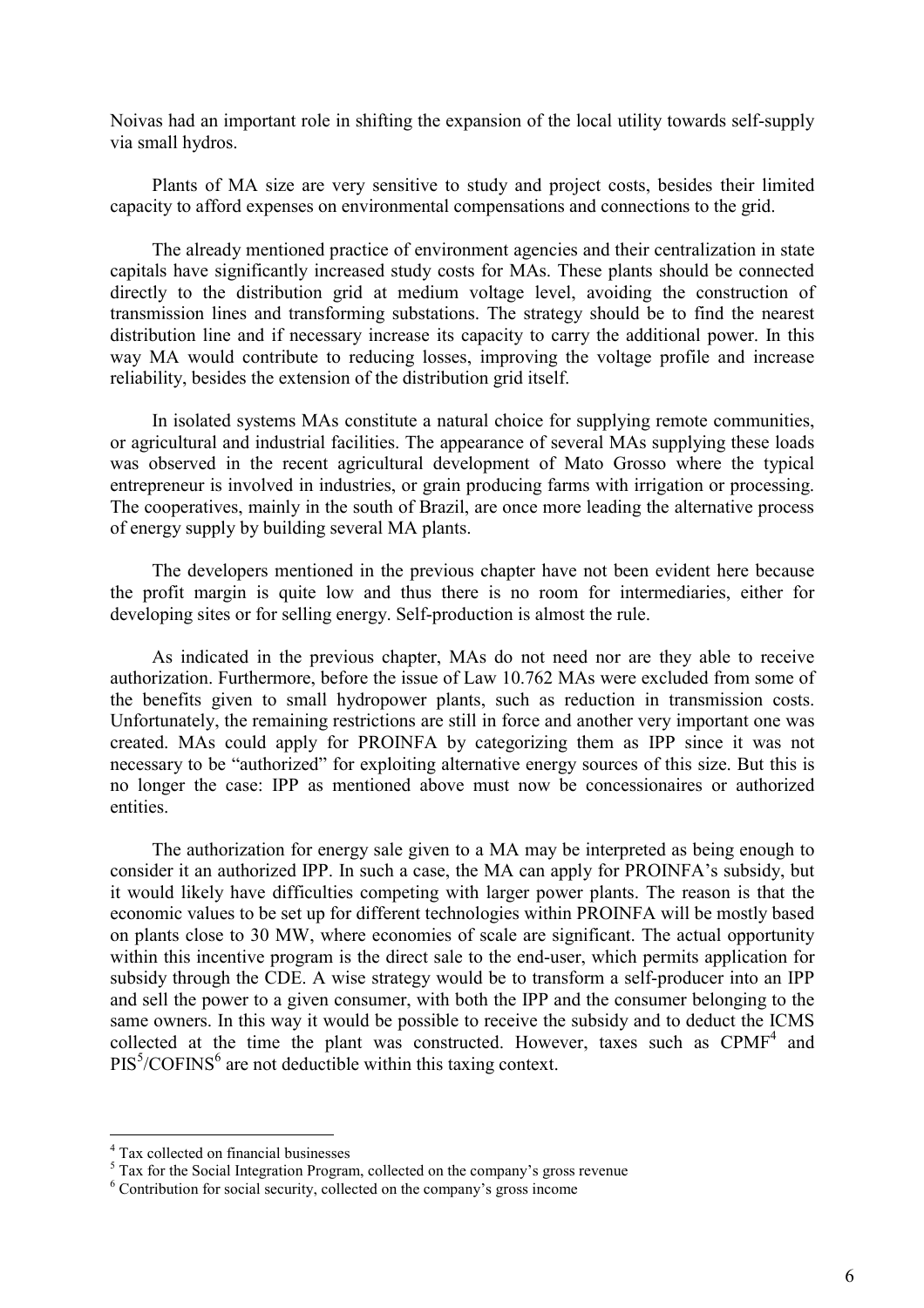The "bankability" of MA projects is considerably harmed by their size which makes it almost impossible to negotiate directly with BNDES. The appropriate action is to approach intermediaries who will of course charge an additional fee. Also, these financiers are unlikely to be properly skilled for a specialized technical analysis and the result could be a high-risk assessment, quite natural for those lacking deep knowledge of the matter. Because of their inherent size, PPAs attained come from smaller-sized companies that have on financiers' view higher credit risks. As a consequence, financiers will require higher contribution of own capital or more significant real guarantees. When considered for self-production, MAs are fundable through corporate finance and depend exclusively on the performance of the associated main plant.

In principle it is also possible to fund the construction of MA plants with the RGR, although such resources are scarce at the moment.

There are a variety of technological options for MAs, notably for biomass potentials where gasification and direct combustion deserve mention. Despite their higher initial cost, low-head micro hydropower plants have the greatest potential provided they are placed in strategic locations close to consumption centres so that the length of supply lines is reduced. Wind power turbines have availability limitations as capacity factors are typically below 30%, thus requiring considerable complementation either from the grid or from auxiliary power units (usually large diesel engines).

#### **4 - Micro Energy Potentials (µA)**

Micro energy potentials ( $\mu$ A) as defined here have a net power output between 10 and 100 kW. This size fits self-production quite well. From the economic and managerial perspective, it is very unlikely that µA producers qualify for IPP. Nowadays, development of µAs is driven by demand which does not have any other viable form of supply as it is located very far from the conventional grid.

Since  $\mu$ As do not need ANEEL's authorization and cannot be considered energy sellers, developers of these potentials enjoy a relative bureaucratic simplicity for implementation. A grant for water use is not necessary as it is insignificant and does not imply consumption. Although simplified, the environmental issue remains as authorization is subject to the discretion of technical staff at environmental agencies. In contrast to the potentials previously discussed, developers of µAs are representatives of, or are linked to, small or medium-sized manufacturers.

The main focus of analysis is the equipment as it is the higher cost component. Investors' decision-making is similar to the case of purchasing industrial equipment or an expensive commodity. The analysis includes technology, robustness, maintenance and mostly price.

There is plenty of space for new entrepreneurs in this area, mainly within the universal electricity supply programs set up by the present federal government. Isolated power generation aimed at supplying remote communities requires practices and technologies little known to conventional concessionaires. Therefore, there is a market niche for small-scale producers supplying local grids owned either by the concessionaire or the consumers' association.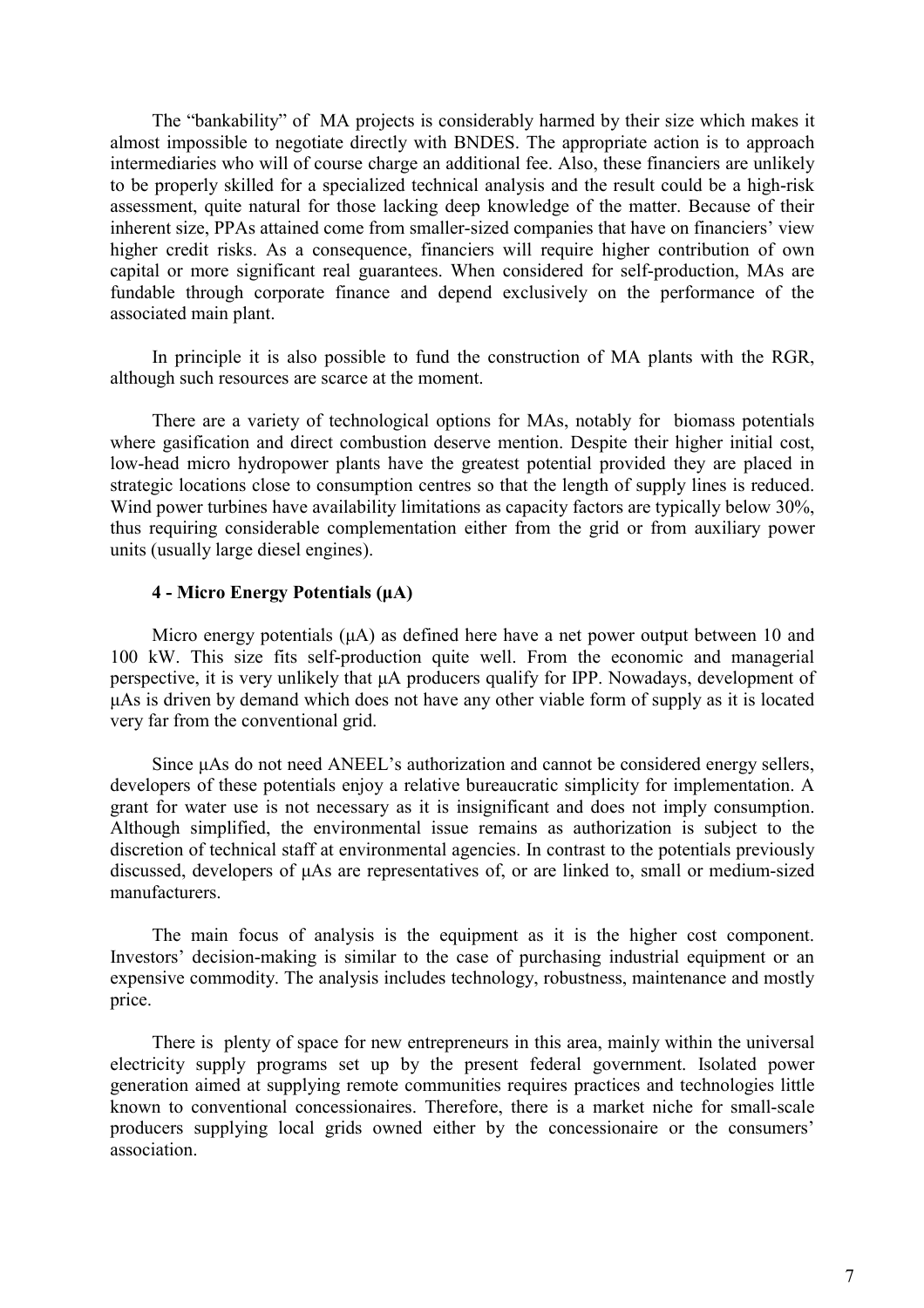Under the above scenario, biomass energy technologies seem the most appropriate because fuel is abundant and plants can be installed near to consumers, as opposed to small hydros. Wind energy in the µA range has been mostly used for pumping but could also partially substitute conventional fuels.

µA producers should not count on PROINFAís subsidies since they cannot be considered as IPPs. However, subsidies available for electricity supply universalisation (CDE, state contributions, etc.) may be used for this type of generation either through concessionaires, as a cross subsidy with other consuming classes or by direct contributions from the federal government.

Institutionally, it is easier for the government to subsidize small entrepreneurs or consumers than to transfer resources to a concessionaire. This is precisely the problem that the federal government is facing at this moment when aiming at universal electricity supply. It is necessary to set up procedures that separate services supplied by price, related to investments made by the concessionaire, from those provided on a cost-basis, which are quite subsidized.

## **5 - Pico Energy Potentials (πA)**

Pico energy potentials  $(\pi A)$  are defined in this paper as systems with a net power output up to 10 kW. These potentials are intended for household units or small production/service workshops. πAs can also supply energy for public facilities such as rural schools or water well pumps.

The country has had many programmes aiming at dissemination of appropriate  $\mu A$ technologies. These programs have operated under a number of basic approaches. The first approach, mainly represented by PRODEEM (Program for Energy Development of States and Municipalities), is the installation of  $\pi A$  systems in schools and health care facilities without costs for the users. The second approach, applied by Fundação Teotônio Vilela in Alagoas, relies on micro-entrepreneurs financed by Banco do Nordeste. In another approach, applied for example by APAEB in Bahia, πA systems are supplied to members of cooperatives that will pay them back with products. An additional option, developed by some organizations (e.g. CAR in Bahia), is the donation of residential systems without any financial or labour obligation for the beneficiaries.

All these programs deserve merit for helping  $\pi A$  systems to mature by breaking paradigms. However, there are still huge difficulties to overcome, mostly:

- 1. The initial satisfaction of consumers' needs and expectations is followed by disappointment as they realize the power and energy limitations of  $\pi A$  systems.
- 2. Although normally subsidized, prices paid are higher than those for conventional rural electrification, which benefits from a huge volume of cross and direct subsidies;
- 3. The technology applied, mostly photovoltaic panels, is very simple from the user's perspective, but it does not yet have appropriate maintenance and operation. The distance to cities and the non-conventional equipment used in these systems make even simple corrective maintenance, such as changing a light bulb, very difficult to perform. Replacement of batteries is a crucial issue for the sustainability of the systems.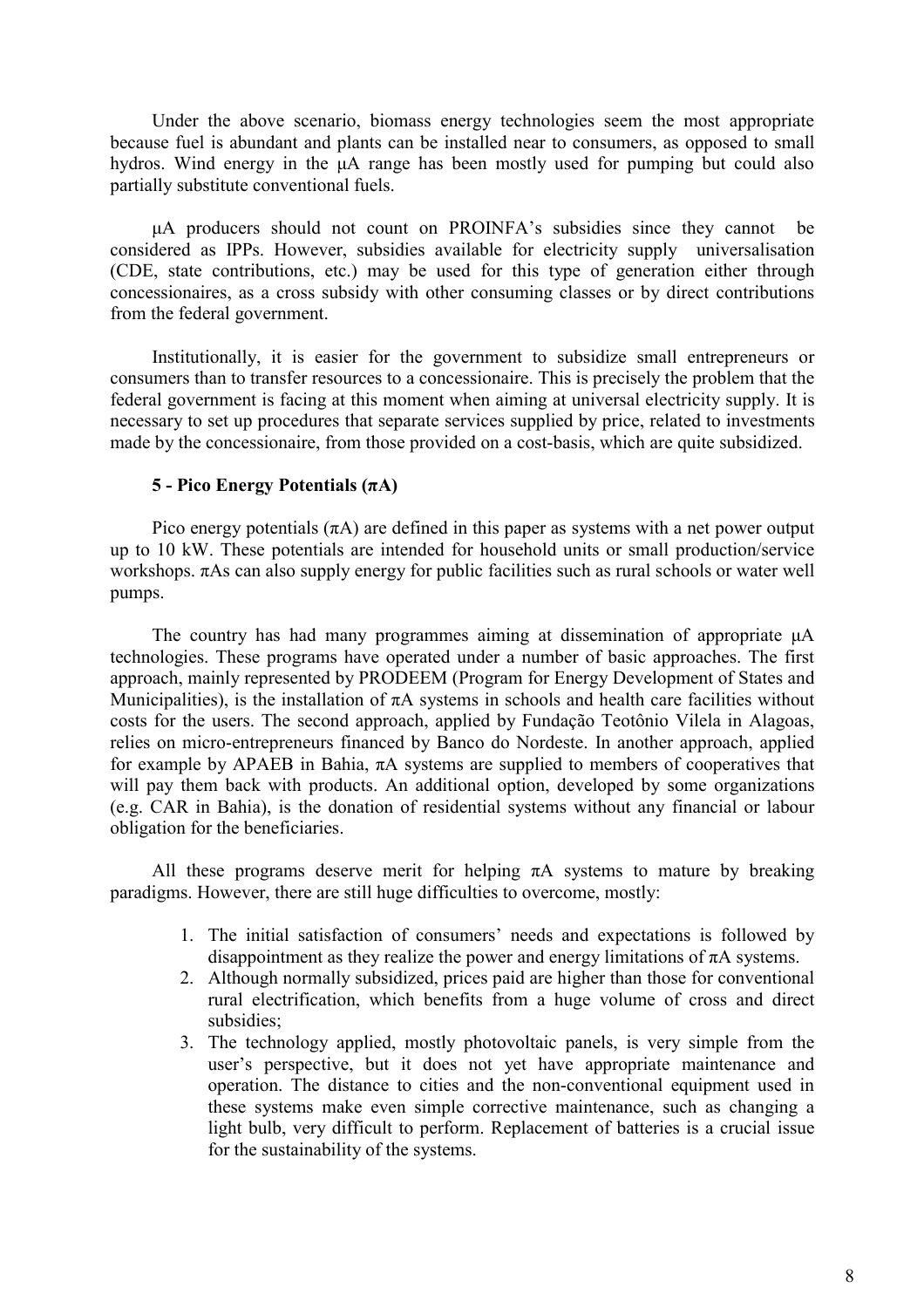On the credit aspect, the experience that Banco do Nordeste had was financially speaking a bad operation. There is a large default from users to micro-entrepreneurs and, consequently, from these to the bank. Such default is partially explained by the reasons described above. If there is no evolution in the operation and maintenance methods, and a reduction in the costs of the systems, better financing through micro credit or guarantee fund will not be sufficient. An improvement in the systems to better cover the energy needs of households also deserves some thought.

The concept of micro-entrepreneur conceived in the Alagoas program does not seem to completely fulfil the needs of all actors involved. One entrepreneurial alternative would be to sell  $\pi$ A systems at stores specialized in credit sales of appliances. By combining credit and technical assistance, this option could transform  $\pi A$  systems in consumer goods of easy purchase, and at the same time transform owners of appliance stores into energy entrepreneurs.

It is also necessary to introduce into the  $\pi A$  category other technologies apart from photovoltaic systems. In some regions of Brazil it is feasible to use vegetable oil; in others hydropower may be an option.

Finally, formal and informal education systems such as technical and agro-technical schools, SENAI centres and similar institutions, may be the means for outreach, capacity building and even maintenance of  $\pi A$  systems. It should be noted that these institutions are geographically scattered, allowing decentralization of both technical expertise and management of governmental programs.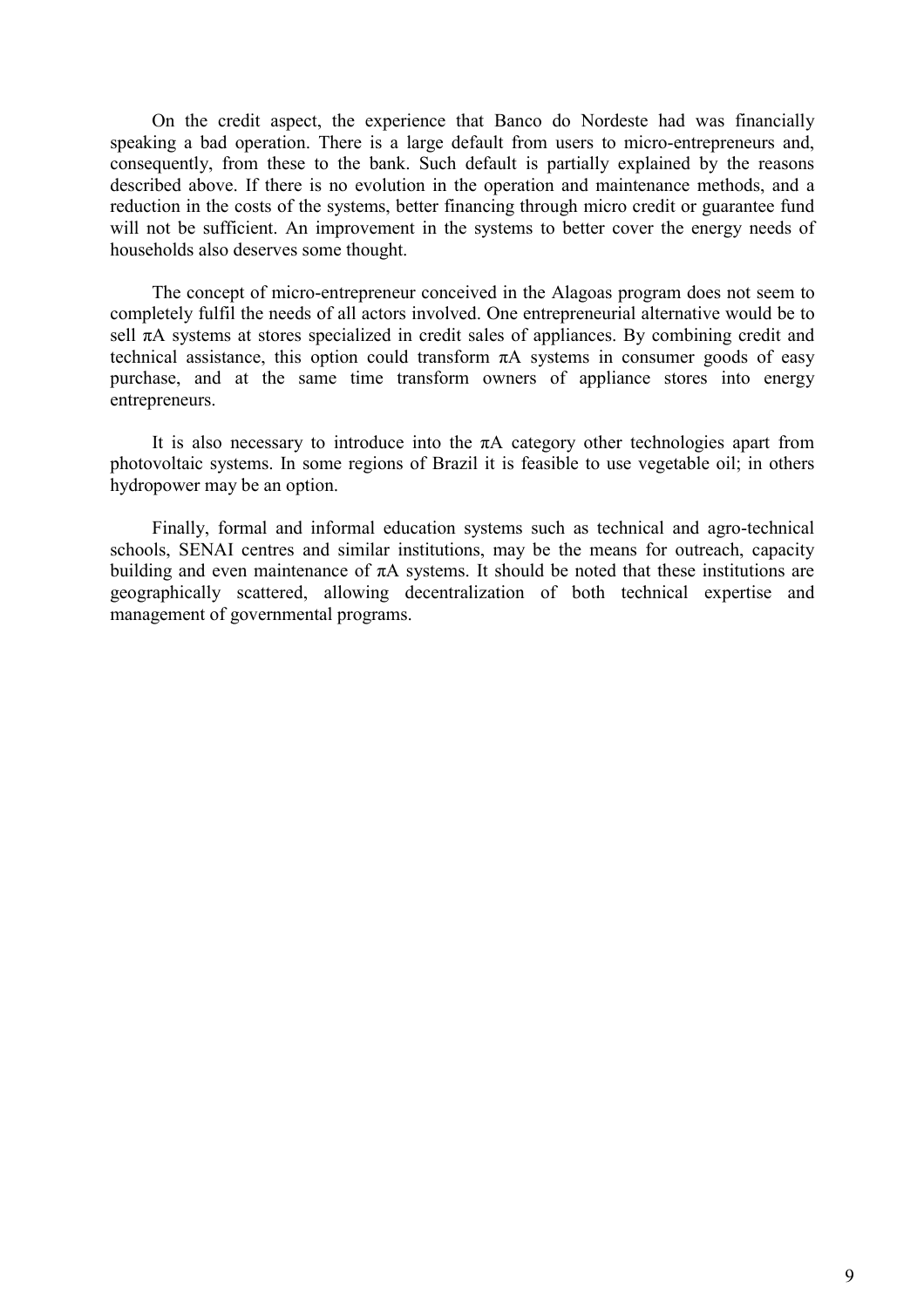## **6 - Conclusions and recommendations**

The following table summarizes the issues discussed in this paper. Issues are classified according to relevance for small energy enterprises and type of potential, with indication of public agents that should be mobilized.

| PA      | Small potentials | 1 to 30 MW            |
|---------|------------------|-----------------------|
| MA      | Mini potentials  | 100 kW to 1 MW        |
| $\mu A$ | Micro potentials | 10 to 100 kW          |
| $\pi A$ | Pico potentials  | up to $10 \text{ kW}$ |

| <b>Topic</b>                                             | General       | Relevance     | <b>Most relevant</b>        | <b>Public agents</b>     |
|----------------------------------------------------------|---------------|---------------|-----------------------------|--------------------------|
|                                                          | relevance     | for B-REED    | potentials                  | to be mobilized          |
| Authorization                                            | Very relevant | Very relevant | $MA$ , $\mu A$ , $\pi A$    | National Congress,       |
|                                                          |               |               |                             | <b>ANEEL</b>             |
| Connection to grid                                       | Relevant      | Very relevant | PA, MA                      | <b>ANEEL</b>             |
| Inclusion in                                             | Very relevant | Very relevant | $\mu A$                     | $MME*$                   |
| <b>PROINFA</b>                                           |               |               |                             |                          |
| Access to CCC                                            | Relevant      | Very relevant | PA, MA, µA                  | <b>ANEEL</b>             |
| Access to RGR                                            | Relevant      | Very relevant | MA, $\mu$ A, $\pi$ A,<br>PA | MME, Eletrobrás          |
| Access to CDE                                            | Very relevant | Very relevant | MA, $\mu$ A, $\pi$ A,<br>PA | MME, Eletrobrás          |
| Tax reform                                               | Relevant      | Less relevant | PA, MA                      | <b>National Congress</b> |
| <b>Fiscal incentives</b>                                 | Less relevant | Less relevant | $\mu A$ , $\pi A$           | Federal                  |
|                                                          |               |               |                             | Government,              |
|                                                          |               |               |                             | <b>States</b>            |
| Cross subsidies<br>(grid-connected to<br>isolated users) | Relevant      | Less relevant | $\mu A$ , $\pi A$           | ANEEL, MME<br>$(CNPE**)$ |

\* MME (Ministry Of Mines and Energy)

\*\* CNPE (National Council for Energy Policy)

Recommendations selected for further action are as follows:

- 1. There is a need for a taxing policy that encourages the manufacture of alternative energy equipment in Brazil. However, this policy should not promote the use of outdated equipment or lead to cost increases which ultimately are paid by endusers.
- 2. The subsidies via CCC for plants that supply energy in isolated systems has not been effective, and are not a correct economic signal. Such subsidies should be replaced by extending PROINFA to plants that supply energy to isolated systems.